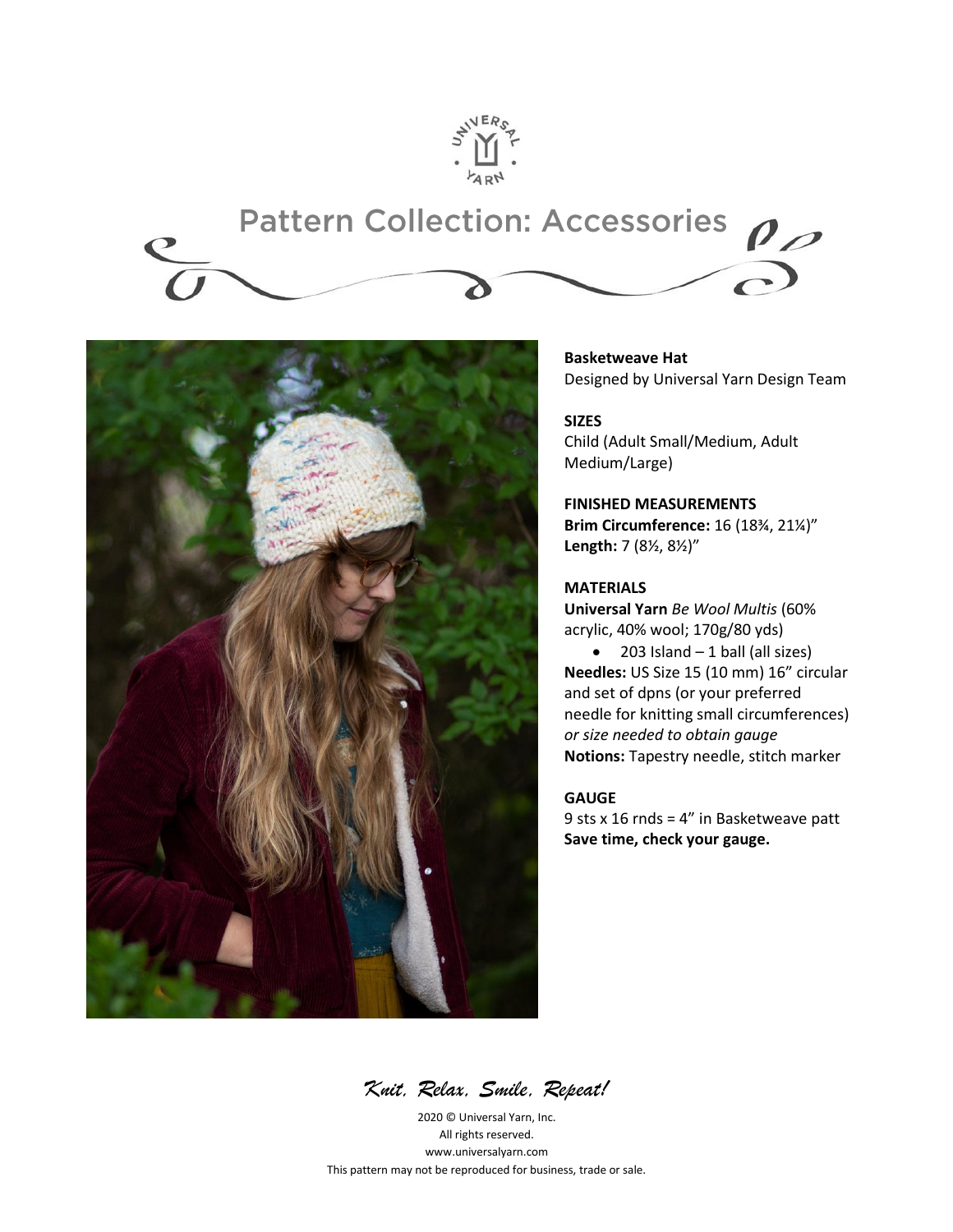#### **PATTERN NOTES**

The Basketweave Hat is a cozy, one skein project you can whip us in just a few hours (if that!). Knit up in super-bulky Be Wool Multis, the simple stitch pattern allows the speckled yarn to shine.

This hat is knit in the round from the bottom up.

#### **STITCH GUIDE**

**Basketweave**

*(multiple of 6 sts)* **Rnd 1:** \* K3, p3; rep from \* to end. **Rnd 2:** Knit. **Rnds 3-6:** Rep Rnds 1-2, 2 times. **Rnd 7:** \* P3, k3; rep from \* to end. **Rnd 8:** Knit. **Rnds 9-12:** Rep Rnds 7-8, 2 times. Rep Rnds 1-12 for patt.

#### **HAT - Child Size Only**

With dpns, cast on 36 sts. PM and join to knit in the rnd, being careful not to twist. **Rnd 1:** Work Rnd 1 of Basketweave patt to end. Patt will be repeated 6 times across each rnd.

**Rnd 2:** Work Rnd 2 of Basketweave patt to end. Cont as est'd through Rnd 12 of Basketweave patt, then rep Rnds 1-7 of Basketweave patt, one more time.

#### **Shape Crown**

*Note: This section is also charted for your convenience.* Change to dpns. **Rnd 1:** \* Ssk, k2, k2tog; rep from \* to end – 12 sts dec'd, 24 sts rem. **Rnd 2:** \* P2, k2; rep from \* to end. **Rnd 3:** Knit. **Rnd 4:** Rep Rnd 2. **Rnd 5:** \* Ssk, k2tog; rep from \* to end – 12 sts dec'd, 12 sts rem. **Rnd 6:** \* K1, p1; rep from \* to end. **Rnd 7:** Knit. **Rnd 8:** Rep Rnd 6. **Rnd 9:** \* K2tog; rep from \* to end – 6 sts dec'd, 6 sts rem. Break yarn leaving approx. 8" tail. Thread tail through rem live sts. Pull taut to close.

#### **HAT - Adult Small/Medium & Medium/Large Only**

Cast on 42 (48) sts. PM and join to knit in the rnd, being careful not to twist.

**Rnd 1:** Work Rnd 1 of Basketweave patt to end. Patt will be repeated 7 (8) times across each rnd. **Rnd 2:** Work Rnd 2 of Basketweave patt to end. Cont as est'd through Rnd 12 of Basketweave patt, then rep Rnds 1-12, one more time, then rep Rnd 1, one time.

#### **Shape Crown**

*Note 1: This section is also charted for your convenience.*

*Note 2: Change to dpns when there are too few stitches to fit comfortably on circular needle.*  **Rnd 1:** \* Ssk, k2, k2tog; rep from \* to end – 14 (16) sts dec'd, 28 (32) sts rem. **Rnd 2:** \* K2, p2; rep from \* to end. **Rnd 3:** Knit. **Rnd 4:** Rep Rnd 2. **Rnd 5:** \* Ssk, k2tog; rep from \* to end – 14 (16) sts dec'd, 14 (16) sts rem. **Rnd 6:** \* P1, k1; rep from \* to end. **Rnd 7:** Knit. **Rnd 8:** Rep Rnd 6. **Rnd 9:** \* K2tog; rep from \* to end – 7 (8) sts dec'd, 7 (8) sts rem. Break yarn leaving approx. 8" tail. Thread tail through rem live sts. Pull taut to close.

#### **FINISHING**

Gently wash and block to finished measurements. Weave in ends.

*Knit, Relax, Smile, Repeat!*

2020 © Universal Yarn, Inc. All rights reserved. www.universalyarn.com This pattern may not be reproduced for business, trade or sale.